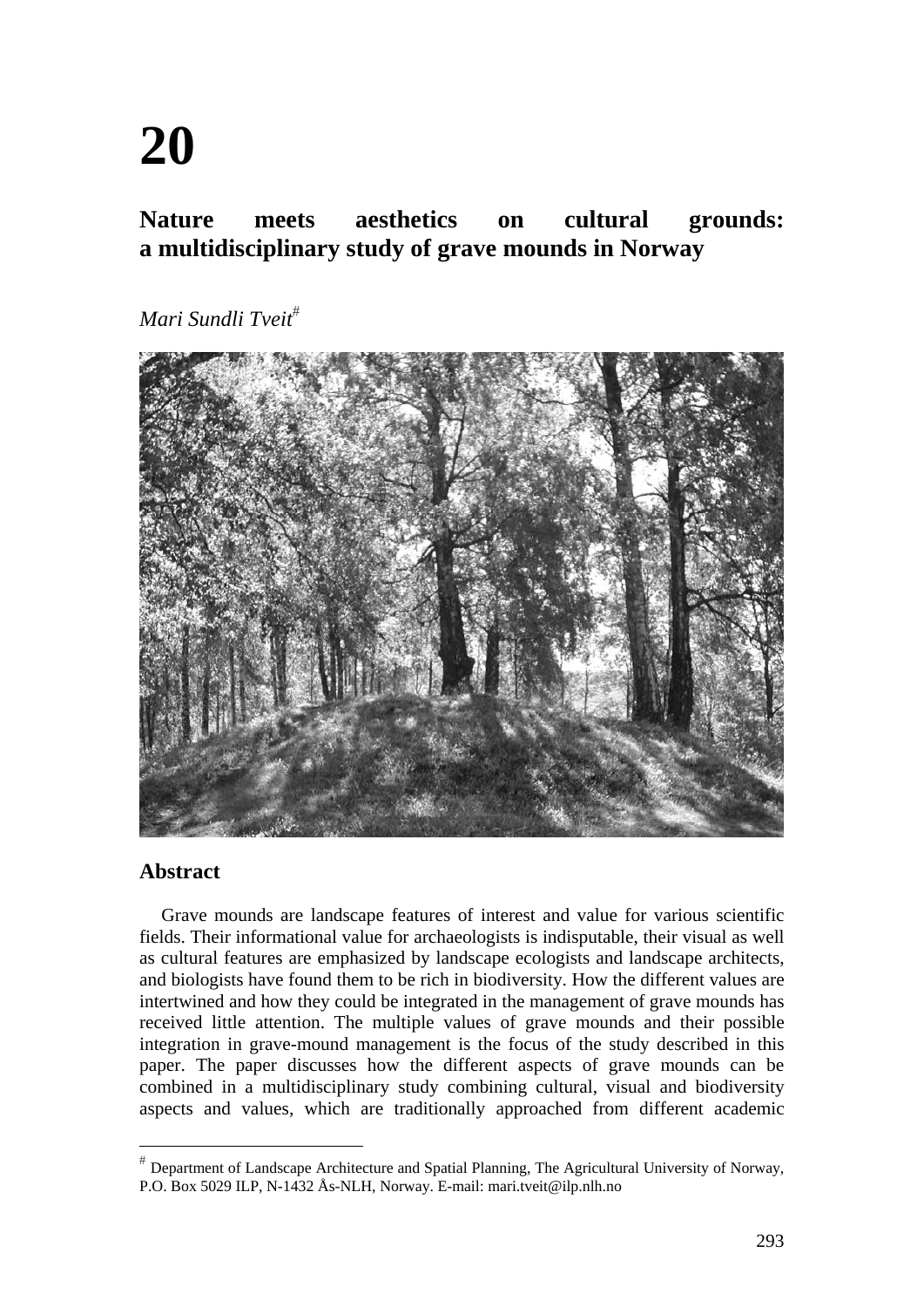disciplines. The advantages and challenges of the multidisciplinary approach are discussed. The study aims at contributing to the development of landscape management tools able to encompass the complex characteristics and values of grave mounds in Norway.

**Keywords:** multidisciplinarity; landscape management; cultural elements; vegetation; biodiversity

## **Introduction**

Cultural elements and cultural environments are important components of landscapes, valuable as sources of knowledge and experience and for utilitarian services (Riksantikvaren 2000; 2004). The grounds for protecting cultural elements and environments identified by Riksantikvaren (the Norwegian Directorate for Cultural Heritage) are their ability to awaken curiosity and eagerness to learn, the variation and contrast they add to our environment, their beauty and their value as a source of prosperity and joy. Riksantikvaren also emphasizes the importance of cultural elements and environments as expressions of the continuous change of the environment, culture and human use of nature through time. Cultural elements provide modern people with historic anchorage, giving perspective, knowledge and the sense of being part of a larger whole (Riksantikvaren 2000; Miljøverndepartementet 2002).

For this integrative study I have chosen Norwegian grave mounds as cultural elements for the investigation. Grave mounds were chosen not only for their cultural importance, but for being interesting meeting points between different academic disciplines. The focus of the study is the importance of grave mound management for their vegetation biodiversity and aesthetic values.

Norwegian legislation defines the cultural importance of cultural elements from before 1537 and automatically protects them (Miljøverndepartementet 1996), thus protecting all grave mounds. Despite legislation, cultural elements and environments are lost at an alarming speed, and grave mounds are no exception. Agriculture is a common cause of damage or loss of cultural elements. Many of today's best agricultural areas were also the most suitable for cultivation in ancient times, and therefore many of the oldest cultural elements are found in agricultural areas. In many cases, grave mounds have been seen by land owners as troublesome obstacles to land improvement (Riksantikvaren 2004), and only in the age of the tractor, 1200 grave mounds have been lost just in western parts of Norway. A study using aerial photos in eastern Norway showed that 50% of the grave mounds in the area were ploughed down (Statens-Forurensningtilsyn 2004).

Legislation prohibits damaging or changing the mound, but when it comes to management the existing official guidelines (Riksantikvaren 2003) are not obligatory and not very specific, meaning that the management of grave mounds varies from complete mowing to complete scrub and tree invasion. It is important to bear in mind that, for the cultural remains inside the mound, the roots of trees can be damaging. Grave mounds and other cultural elements located in forests can also be difficult to distinguish as such, and are thus very vulnerable to damage in relation to forestry operations (Sollund 2003).

In order to develop management strategies for grave mounds that can encompass their different qualities as cultural artefacts, visual elements and biodiversity-rich features, knowledge about these qualities and their interaction is needed. This paper will first outline the importance of grave mounds in Norway from different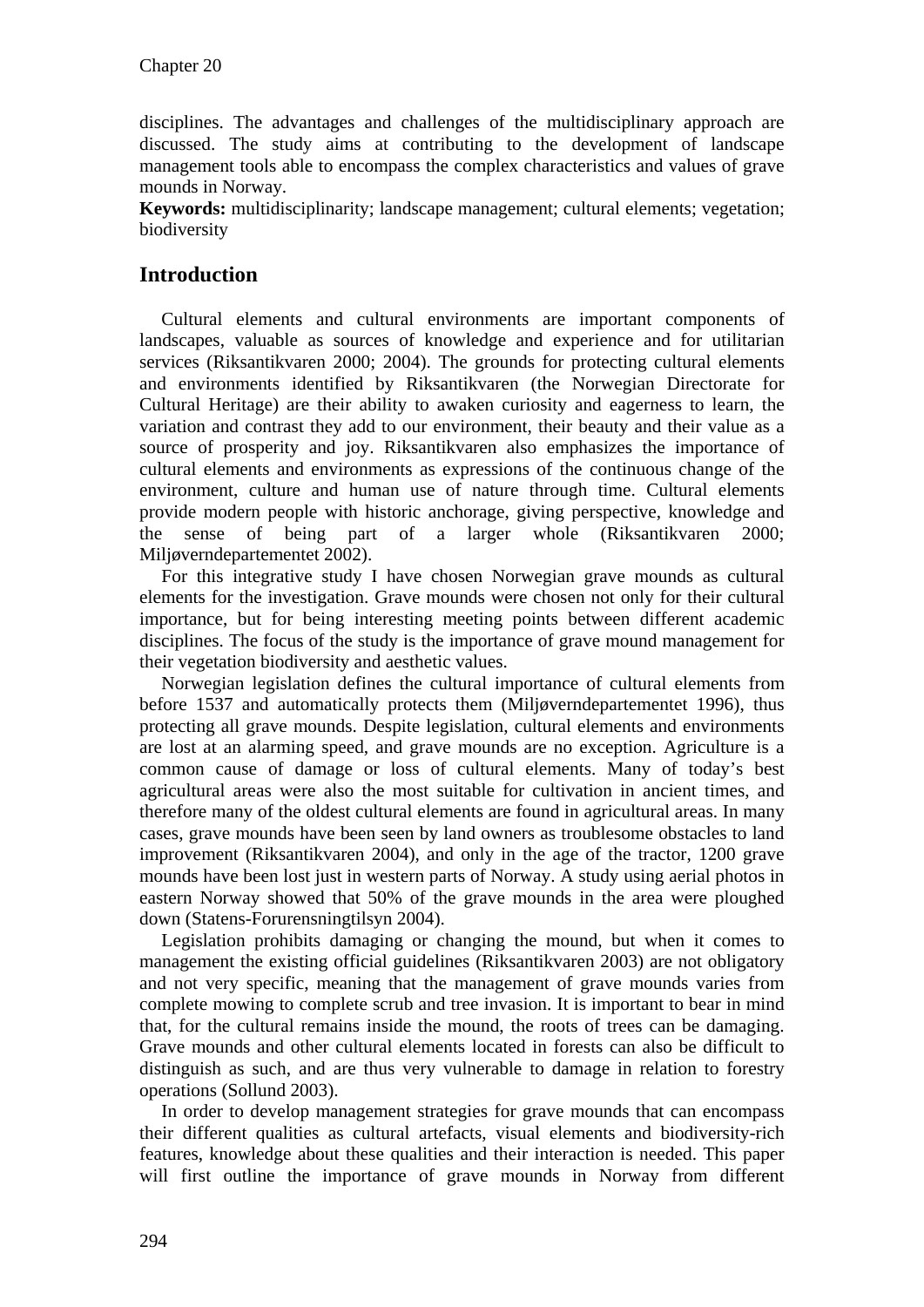viewpoints, and then describe a study in progress that attempts to answer how the different qualities react to varying management regimes.

### **Grave mounds as a meeting point of different disciplines**

#### **Cultural importance**

Through the history of archaeology, the archaeology of graves has been important for the studies of almost every aspect of human life. Grave mounds have received great attention due to their properties as 'treasure chambers' of information about life in ancient times. The studies of their form and content have enhanced our knowledge of the social structure, status, demographic and ethnic aspects of their times, as well as of religion and the conceptual world of their constructors (Kaliff 1998).

Tsigaridas (1996) categorized two trends in research on graves and society. On the one hand, grave mounds are treated as symbolic/religious expressions which can tell us about the view of the world, the impression of death, religion and rituals of their time. On the other hand, they are treated as an expression of the society, with its social and economic structures and differences between classes, geographical regions and genders (Tsigaridas 1996).

The great majority of grave mounds in Norway are from the Iron Age, although mound-like features from as early as the Stone Age are known. Bronze Age mounds exist, but are not very abundant (Gustafson 1906). Usually a distinction is made between mounds and cairns. Cairns are built as piles of rock which can be either rounded or sharp-edged. Mounds are built of soil, sand and other loose material. They are not, however, always easy to tell apart, as mounds can contain rocks and cairns can have layers of soil, or be covered by soil (Gustafson 1906). Only grave mounds are included in this study.

#### **Visual characteristics and placement in the landscape**

The visual importance of grave mounds has been recognized by landscape ecologists and landscape architects (Asheim 1978; Fry 2003; Fry et al. 2004), but it has received far less attention than their cultural properties. In particular, the public's appreciation of grave mounds as landscape elements is little known. The role their condition and management (e.g vegetation cover) play in public perceptions is known to an even lesser degree.

Grave mounds are often very distinct visual features, depending on their state. Most mounds have a circular shape, although more oval shapes and long mounds are not rare, and even square and pyramid-shaped mounds have been found (Jacobsen and Follum 1997; Tørlen 2001). Average size ranges from 6 to 8 metres in diameter and about one metre in height, but Norway is also rich in larger mounds, and sizes of 24- 25 metres in diameter and heights of 4 metres are not seldom found (Gustafson 1906). The size of the mounds has often been enhanced by the placement of the mound in the terrain, for example, on a natural height that makes the mound look bigger than it actually is (Gustafson 1906).

Mounds are often located in groups or clusters, interpreted to be the burial places for people of ancient farms (Jacobsen and Follum 1997, p. 102), which in many cases still exist. The dead were buried next to each other over the years. Many mounds have experienced robbery or exploration for treasures (Gustafson 1906, p. 135-136), often leaving holes or craters.

Grave mounds are located in a variety of ways in the landscape. Usually they are located in the outskirts of a landscape room as if addressing it through the view from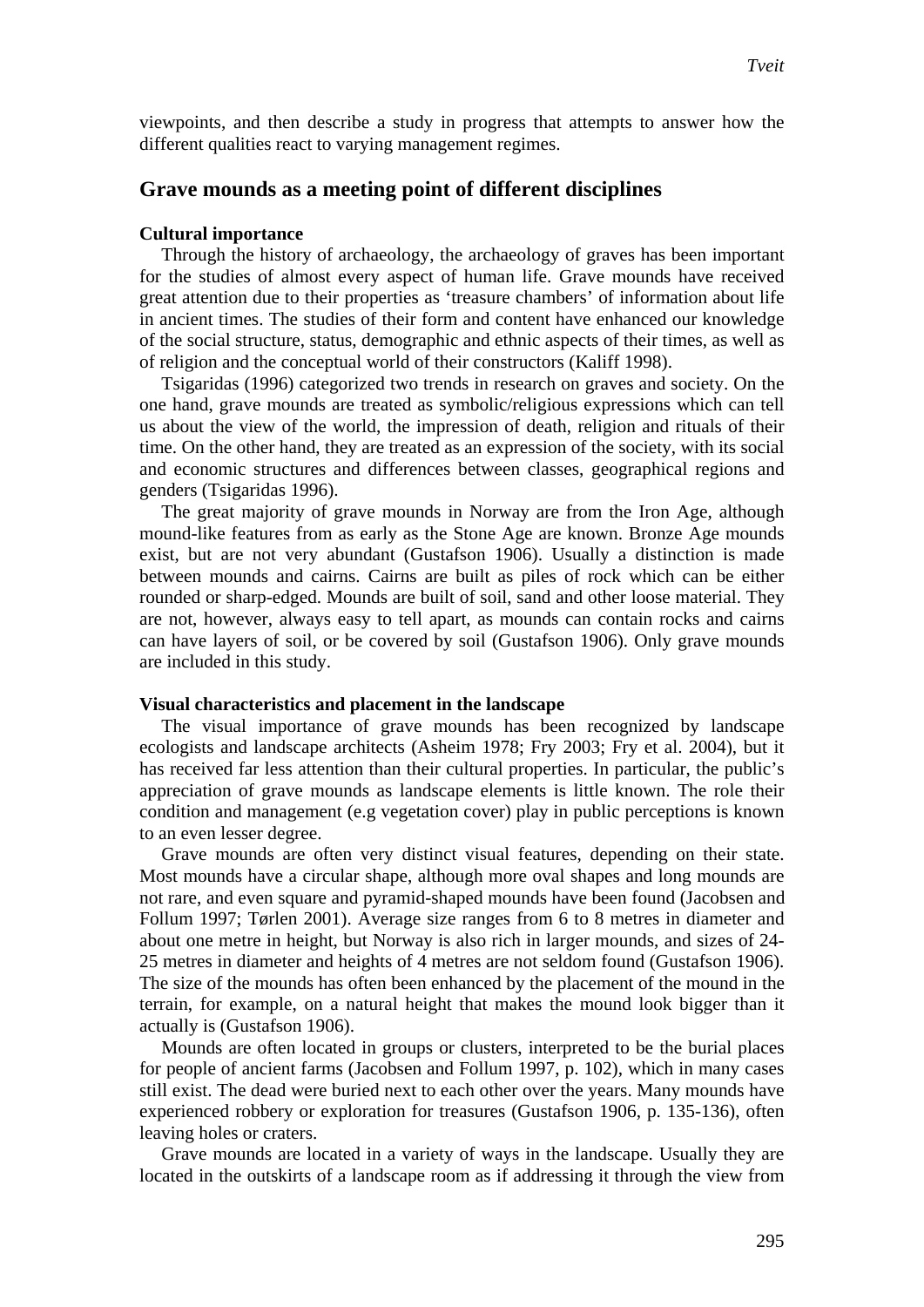the mound (Gansum, Jerpåsen and Keller 1997). Gansum et al. (1997) organized the variety in location into five categories according to the view from the mounds: on the top ("the grave mound addresses all the surrounding landscapes in a 360 degrees view"), below the top ("the grave mound addresses the landscape directly below"), with the back to the wall ("the view from the mound is blocked in one direction", on the edge ("long-distance view in several directions, but the grave mound addresses a particular landscape nearby") or secluded ("the grave mound is isolated from the surroundings"). Many grave mounds were originally connected visually, but are now separated by buildings or dense vegetation such as forest plantings (Fry 2003). Grave mounds connected visually along a North-South line have been reported from Ås and Vestby in southeastern Norway (Nicolaysen 1866).

### **Biodiversity on grave mounds**

The vegetation cover on grave mounds varies greatly, as do their management and the characteristics of their surroundings. Mounds range from being completely mowed in someone's garden or in a park, to being parts of cattle pastures in open land, to being overgrown field islands in agricultural land, to being hidden in dense spruce forests.

From a biodiversity perspective grave mounds are interesting, as investigations in Sweden and Denmark have shown the vegetation on grave mounds to be historically genuine and species-rich (Gustafsson 2000a; 2000b; Nilsson 1982). Grave mounds often have the characteristics of 'remnant' habitats in agricultural landscapes. This along with their soil and structural properties can make them important for biodiversity (Skar et al. 2002).

There are limited assessments of how the biodiversity of grave mounds changes with different management regimes, although possibilities for parallels to investigations of field islands can be seen for grave mounds located in agricultural land (see e.g. Köchy 1991). Management is, however, likely to affect the vegetation biodiversity of grave mounds.

## **Assessing multiple qualities – a multidisciplinary study**

The present study embraces the complex characteristics and the various values of grave mounds. Grave mounds have been studied from various perspectives, but the interrelations between their different values are little known and research on these is necessary to develop management regimes able to comprise all aspects of grave mounds. This multidisciplinary study focuses on the effects of management or lack of such, expressed as a degree of scrub and tree invasion. Tress et al. (2005, p. 179) define as multidisciplinary "studies that make a research effort of different academic disciplines, related to one subject, but with multidisciplinary goals". In such studies, "Participants exchange knowledge, but do not have the aim to cross subject boundaries to create new integrative knowledge and theory" (Tress, Tress and Fry 2005, p. 179). My study is multidisciplinary in the sense that it includes approaches and methods from different scientific fields. However, the study also has an integrative dimension in the intention to create integrative knowledge and solve the common research goal of managing grave mounds in the best way for all interests.

A sample of mounds representing varying degrees of scrub and tree invasion have been selected (Figures 1-3, Table 1), and will be the objects of a visual-preference study as well as a botanical survey. How the two aspects are affected by scrub and tree invasion will be investigated with the aim to see how they interrelate and how this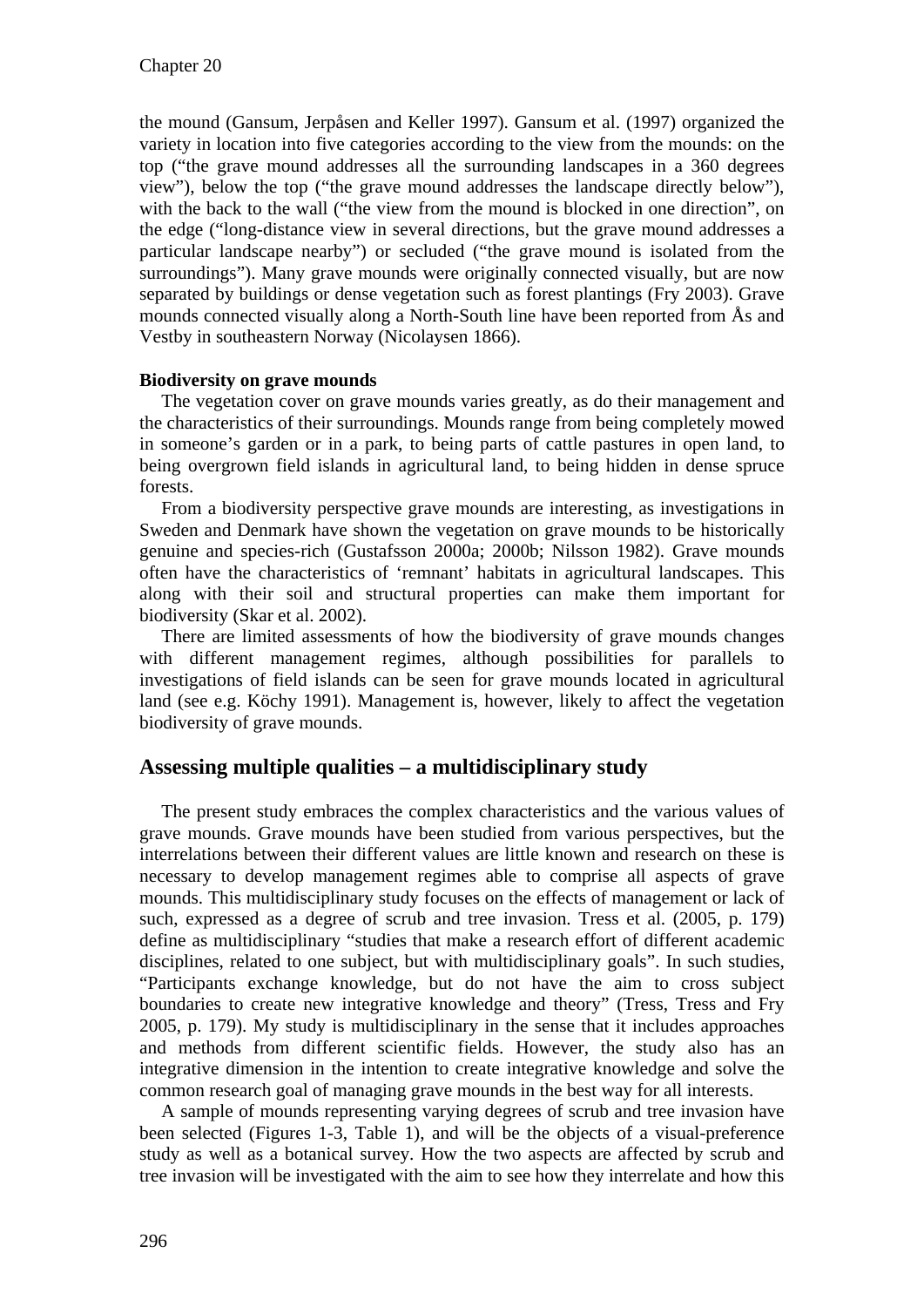

Figure 1. Grave mound in Category I of scrub and tree invasion; open with low-cut vegetation



Figure 2. Grave mound in Category III of scrub and tree invasion; half open with some scrubs and single trees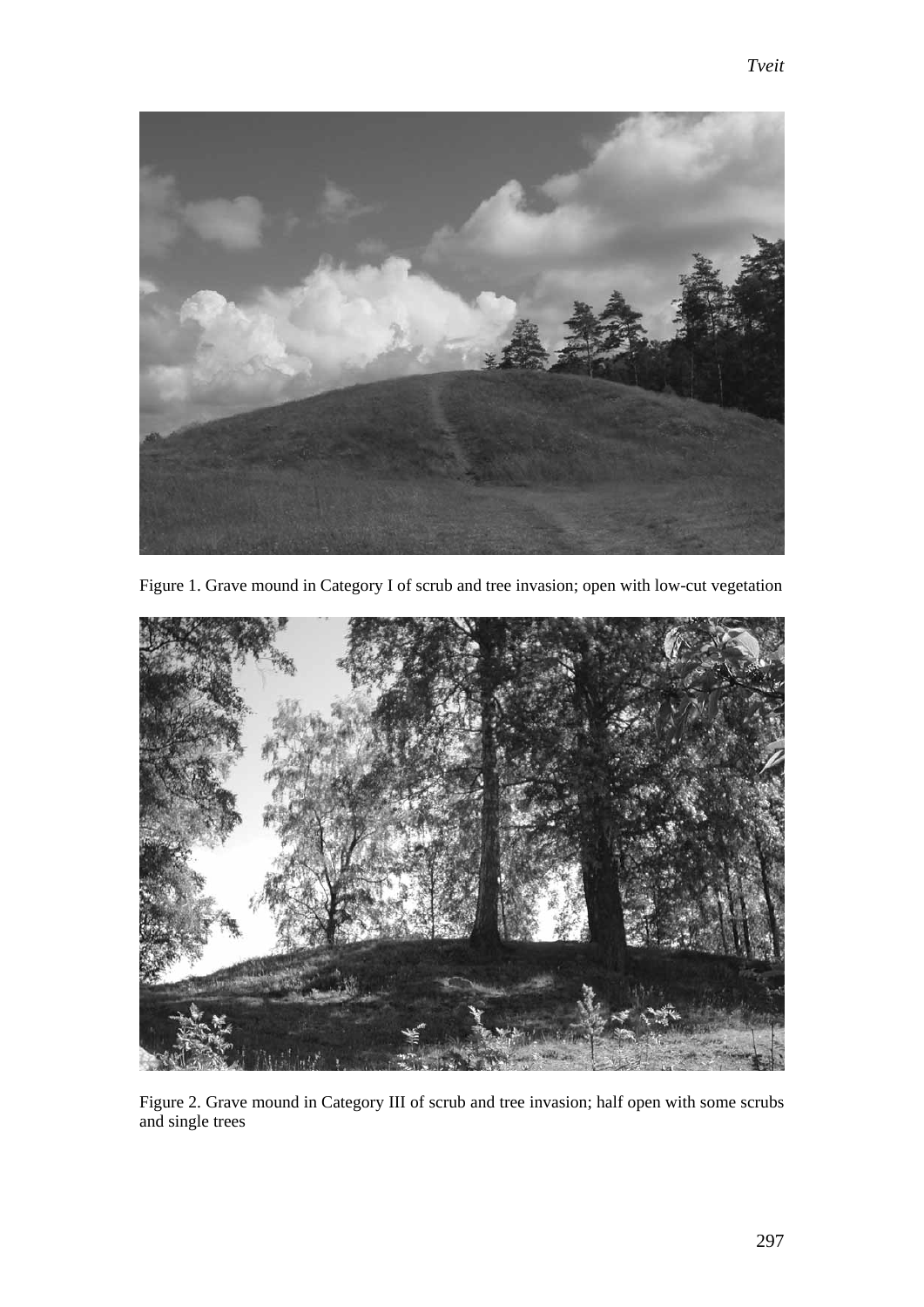

Figure 3. Grave mound in Category V of scrub and tree invasion; Covered with scrubs and trees

can be incorporated in management regimes. The grave mounds included in the study have primarily been chosen for their visual properties. To be able to assess whether it is the scrub and tree invasion or other aspects that affect the visual quality of the grave mounds, features other than scrub/tree invasion need to be kept as constant as possible. The mounds chosen will be of relatively equal size and form, and classical cairns will be left out of the sample. This means that the choice of mounds does not necessarily do justice to archaeological classifications of grave mounds, in that the sample may contain grave mounds from different eras or of otherwise varying archaeological quality, but with more or less the same visual expression. That is, they would look the same to members of the general public.

| Table 1. Categories of scrub and tree invasion |  |  |
|------------------------------------------------|--|--|

| Category | <b>Description</b>                                                                         |
|----------|--------------------------------------------------------------------------------------------|
|          | Open with low-cut vegetation                                                               |
| Н        | Open with regularly cut or grazed meadow vegetation,<br>tall grass and flowers, few scrubs |
| Ш        | Half open with some scrubs and single trees                                                |
| IV       | Relatively closed with partly dense scrubs and trees                                       |
| v        | Covered by scrubs and trees                                                                |

### **The visual survey**

The visual quality of the grave mounds and their management will be assessed through a preference survey using photographs of the selected mounds. The landscape-preferences approach is only one of the possible starting points for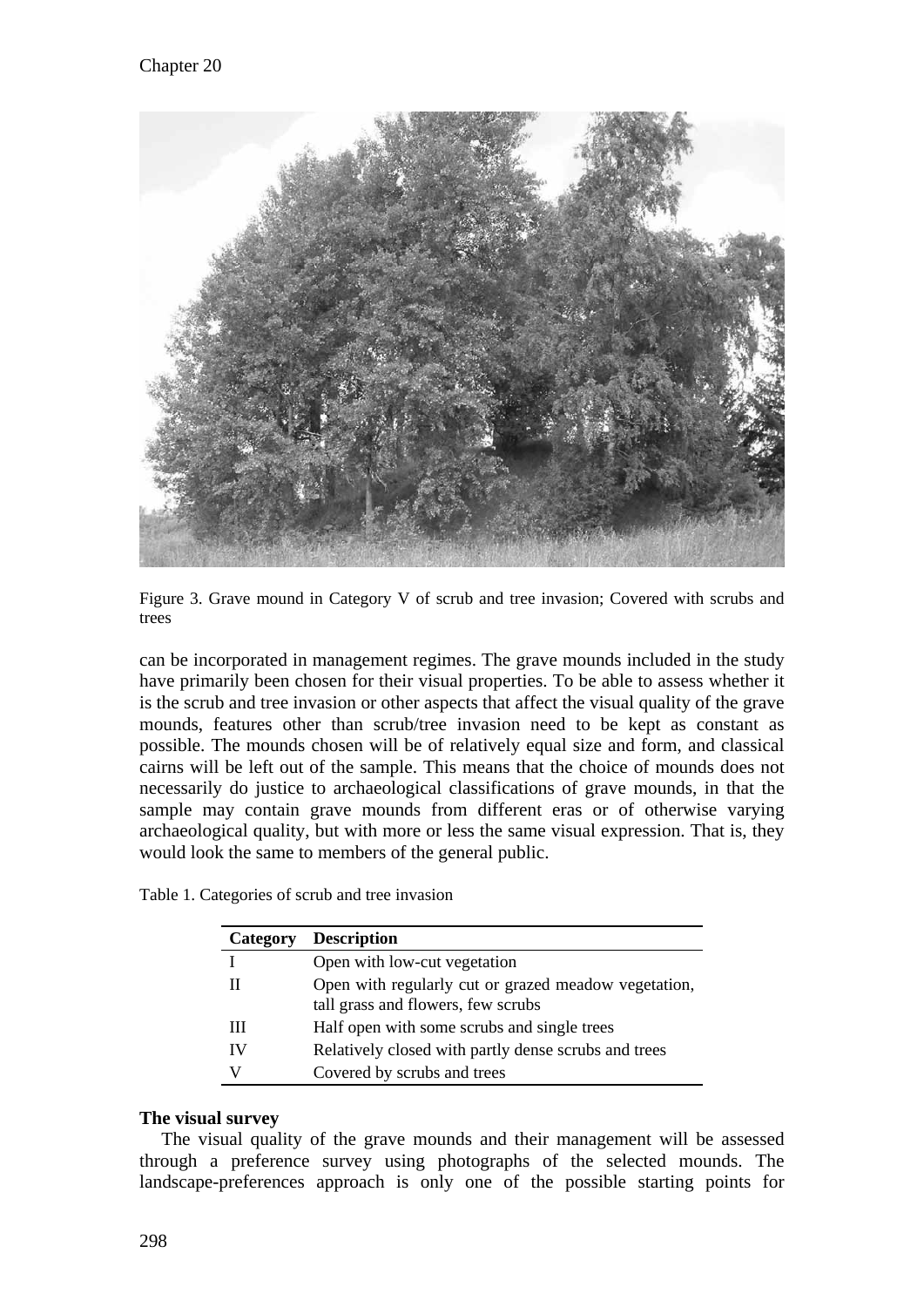landscape assessment. The approach has been undertaken by several researchers from a variety of scientific fields (Zube 1984; Strumse 1994; Wherrett 1998; Aoki 1999; Hägerhäll 1999). It uses the landscape as the functional unit and is a good starting point for analysis of the human–landscape relationship. In emphasizing public perception, the preference approach seeks to involve the public in the landscape assessment process (Wherrett 1998; Bullen 1999; Wherrett 1999). The preference approach has the ability to treat the whole of the landscape as an integrated unit. By changing the content of the landscapes used in the study, the impact of different forms of landscape changes on human visual landscape experience can be understood.

Despite limitations, colour photographs have been found to represent landscapes in a satisfactory manner when compared to preference rankings made in the field (Trent, Neumann and Kvashny 1987; Wherrett 1998). The need to use a surrogate rather than taking the survey subjects to the landscapes is both a result of practical limitations, such as the time required to take respondents out in the field, and a way to control what influences the preference rankings through the control of picture content.

Reflecting on what is a visual landscape, one will find that perception of the visual landscape will inevitably comprise other landscape values and values of the observer. The observer sees the visual features but will perceive them according to evolutionary, cultural and personal background (Kaplan and Kaplan 1989; Bourassa 1990). The observer will read into the visual expression his or her own values and evaluate the qualities according to interests, for example biodiversity or cultural heritage. He or she will also perceive from the physical structure the functions of the landscape, the possibilities for recreation, whether it is accessible, and so on. Even the mere physical structure will be weighted in the perception, so that the perceived physical structure might be different from the 'objective' landscape structure out there, that is, the focus of different observers can be different.

The likelihood of different observers perceiving the landscape and in this case the grave mounds differently, makes it relevant to ask whether common denominators and patterns can be found within and between groups of people with interest in grave mounds. A possibility is to compare groups of people such as farmers, members of the general public, members of local history organizations and cultural-heritage authorities. For successful management, it is highly important to identify the possibly different understandings of what grave-mound management should be between such groups.

Photos have been taken of the mounds, with care taken to keep weather and light conditions as equal as possible. The respondents in the survey will be invited to come to a survey location, and will be shown the colour photographs of the grave mounds in pairs on a big screen. For each pair, they will be asked to pick the aesthetically most attractive one. Alternatively, they will be asked to pick the one in each pair that best fits their personal ideal image of a grave mound. They will also be asked to sort the pictures according to whether or not they really think it is a grave mound. This is done in order to identify a possible limit where the grave mound can no longer be distinguished from an ordinary little hill.

I choose to summon people instead of, for example, sending out a questionnaire, so that I can control the circumstances, the time of exposure to each image and who is actually responding. The method of forced choice between two photos in a pair is preferred over giving ratings of each photo, as I presume that this gives less unwanted fatigue effects in a photo set with relatively similar images.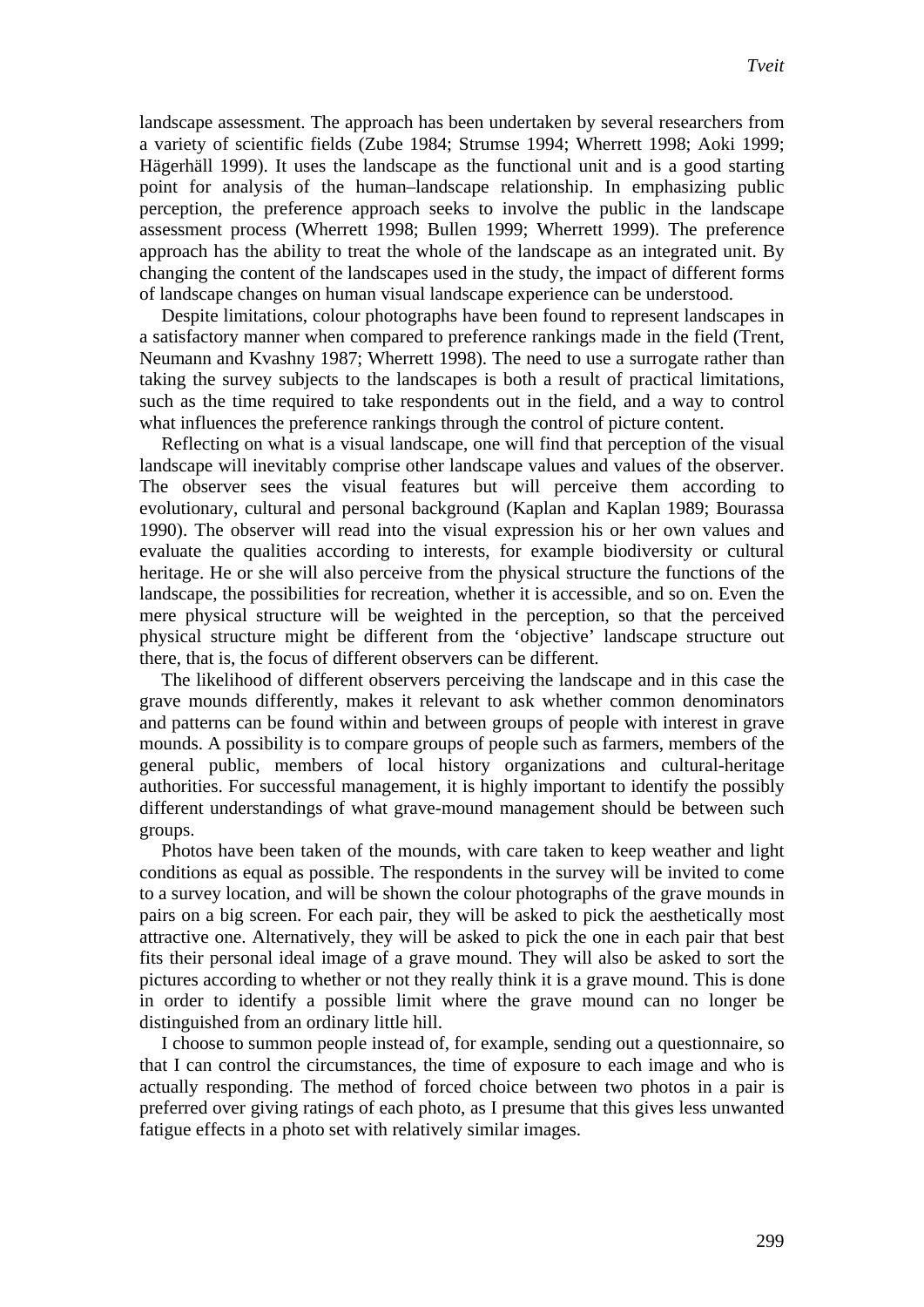#### **The botanical survey**

Thirty grave mounds within the range from highly managed to non-managed will be objects of botanical investigations involving measures of biodiversity. Both presence/absence of species and abundance will be registered, as well as brief descriptions of the vegetation in the nearest surrounding of the grave mound.

I choose to lay out a grid of registration squares on the grave mound and do systematic registrations of the vegetation inside the squares, rather than a random sampling or an attempt to scan the whole mound for species. This seems to be the most systematic way of covering the mound for one person, and is consistent with the advice given by Causton (1988). He stated that for description and mapping purposes regular sampling is virtually a necessity and without disadvantages. Using square quadrates is the usual means of sampling vegetation for floristic description (Kent and Coker 1992; Knapp 1984). The size of the squares was chosen as  $0.25 \text{ m}^2$ , that is, relatively small, as grave mounds are topographically rapidly changing and this presumably opens up for changes in vegetation over short distances, which can better be accounted for in the analysis with smaller squares.

A species number-of-squares relationship test was performed on four mounds to determine the appropriate number of sample squares. A grid of thirteen  $0.25$ m<sup>2</sup> squares was laid out on the mounds, and all plant species found inside the squares except mosses were identified. The results from the test run showed that very few new species were added after the 10th square. In order to ensure equal representation of all geographical sides of the grave mounds (North-South-East-West), the number of squares will still be kept at 13 for the further investigations. Notes were also made regarding the surrounding vegetation, although all squares were located on the mounds themselves.

## **Intertwined values – Implications for management**

The study aims to generate input for cultural heritage experts about the vegetation properties of grave mounds and public preferences for their aesthetic aspects and maintenance. Through the preference study, landscape preferences of the public and their correlation with the opinions of experts in the field can be identified and be integrated in planning policies strengthening public support for management plans (Coeterier 2002; Kaplan and Kaplan 1989). Results from the vegetation analysis will be compared with results on public perception to see how the two react to changes in management. This knowledge can contribute to the creation of integrated management tools and can provide information to increase the acceptance of grave mounds as objects for protection.

The starting point of this study is the assumption that management makes a difference, culturally, aesthetically and for biodiversity. The hypothesis is that the different characteristics are not independent but intertwined, meaning that changing one will inevitably change the others. Also, there is a probability that as management regimes change, the different characteristics react differently. A hypothetical presentation of how such changes could develop is given in Figure 4.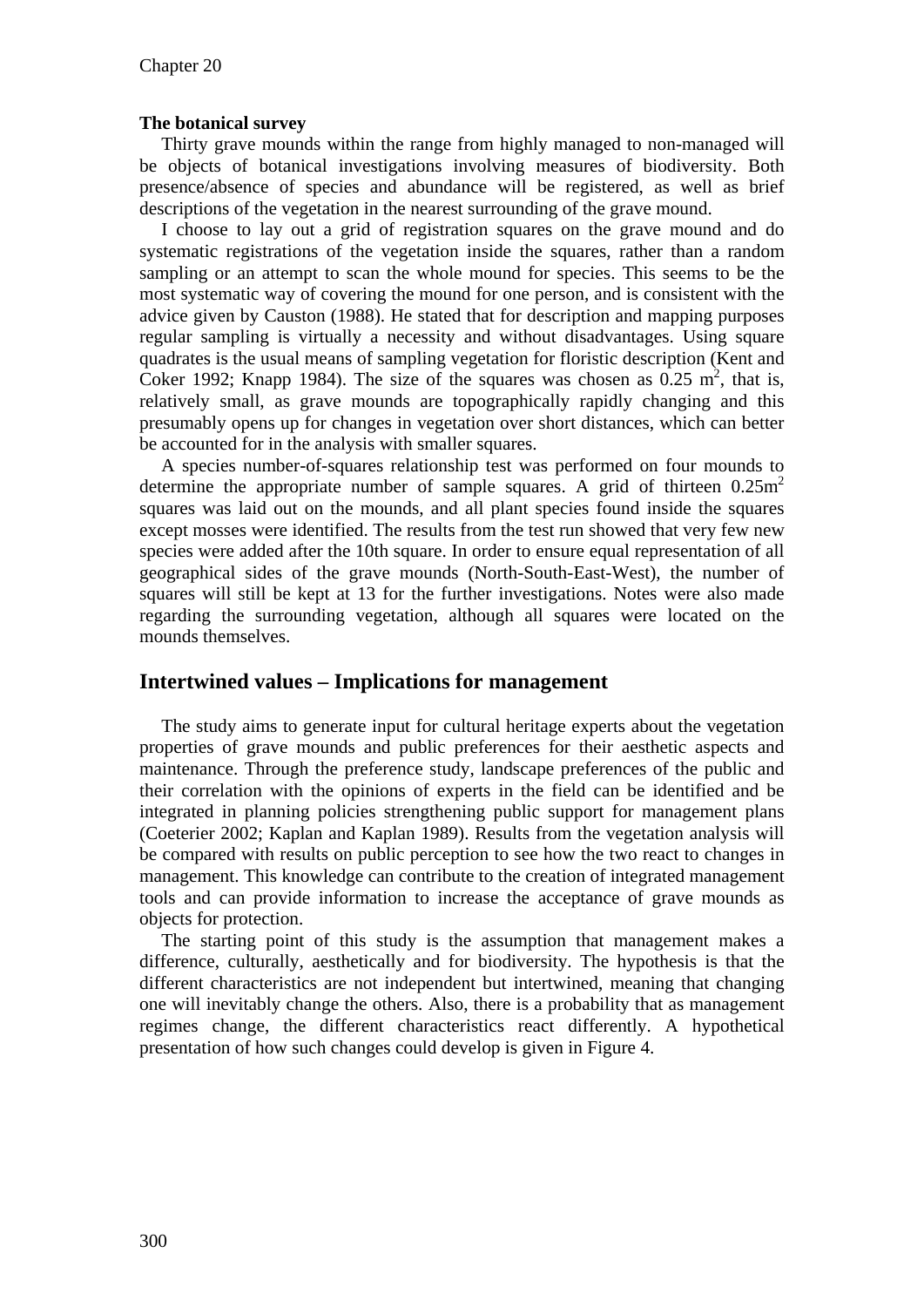*Tveit*



Figure 4. Hypothetical presentation showing possible relationships between visual appreciation, biodiversity and the management of grave mounds

The fact that different values react differently to management change implies that the findings of the study might not give a management level for grave mounds that is optimal for all interests. I might find that when values increase for one of the aspects, the value for other interests might decrease. It can be that what is good for biodiversity is not good for aesthetic appreciation or the cultural value of the grave mound. For example, what if biodiversity requires levels of scrub and tree invasion way beyond what people like to see and so gets in the way of cultural communication? Or what if the roots of the trees that people might like damage what is inside the grave mound, while the trees themselves deprive other species of light? As mentioned before, there is also a possibility that there exists a visual threshold related to scrub and tree invasion, at which the grave mound actually goes from being perceived as a grave mound to being seen as just another little hill.

#### **The pros and cons of the multidisciplinary approach**

Fry (2001) made a general point about interdisciplinary research that is also valid for my approach. He stated that the results do not necessarily strengthen every participating researcher's own special interest. Neither will they remove all land-use conflict. Fry (2003) made an example of collisions between the interfaces of nature and culture concerning vegetation and grave mounds, and how one value might decrease as another increases. When dealing with integrative research one must be prepared for conflicting results, which is equally valuable knowledge. Researchers expecting integrative studies to give results and solutions equally good for all involved parties may easily be disappointed. Fry (2003) argues that in cases of conflicting values, the different values must be weighted and prioritized. Recognizing that the support of different values might change over time, caution must be taken in making decisions that can reduce landscape values permanently.

My study will provide information on the relationships between the different values of grave mounds in relation to their management. In a case where results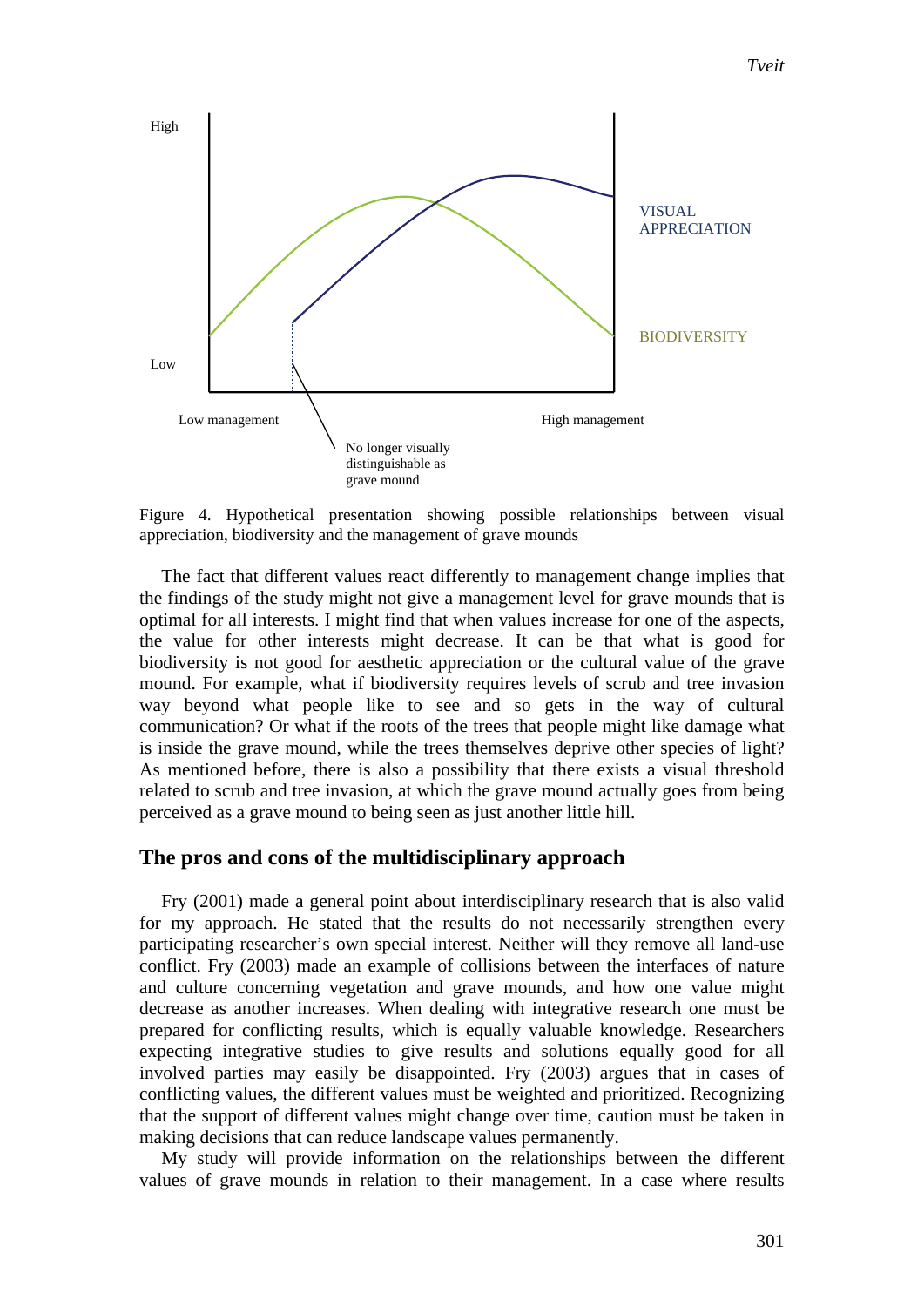showed similar optimum levels of management for all values in question, this could be incorporated directly in new integrative management guidelines. However, the results may show that management for visual appreciation would conflict with management for vegetation biodiversity, or management for biodiversity might conflict with cultural-heritage management. In such a case, the direct implications for management would be left to policy and value judgments, and the knowledge about the relationships between the different values would help in making informed decisions at the policy level. One could also aim at the development of new theory combining the interests related to grave mounds, and in the longer term improve the understanding across current interest and discipline boundaries.

Another common frustration in interdisciplinary research is the specialized language of different subject areas (Fry 2001). Jargon can make good communication difficult and even have researchers talking past each other without knowing it. Fry (2003) argues that landscape ecology as a discipline has always included the cultural perspective as an important aspect. Landscape ecology can thus be a bridging discipline for management challenges requiring integrative solutions. Landscape ecology is also the starting point for the study. For a researcher it is beneficial to have an educational background in both aspects; training in nature management and some experience in research on visual aspects. Studies integrating different approaches can also enhance communication in the long run, as new shared theory can be built and common terminology can be established.

For a single researcher there is an obvious danger in taking on too much when designing a multidisciplinary study. Doing two completely different experiments or field procedures can be very time-consuming, and so can be the handling of the data sets. This must be accounted for at planning level.

Despite the challenges of taking on the multidisciplinary approach, I believe that the aim of the study gives no other option. Grave mounds are of interest for different reasons, and multidisciplinarity is required to deal with their complexity and make new and integrative management tools possible. I believe the approach comes as consequence of the aims of the study, and, rather than keep it on a purely disciplinary level, it would gain from further integration of the approaches.

## **Conclusion**

Grave mounds are important landscape elements of interest to several academic and practical fields. My study aims at investigating the effects of their management on visual appreciation and vegetation biodiversity. The methods and approaches of the study reflect the goal of understanding the relationships between the different values, and through this contribute to the development of integrative management strategies and possibly new joint theory. The paper describes the multidisciplinary path to the goal, and concludes that despite challenges linked to the choice of approach, it is the approach required to obtain the objectives.

## **References**

- Aoki, Y., 1999. Review article: trends in the study of psychological evaluation of landscape. *Landscape Research,* 24 (1), 85-94.
- Asheim, V., 1978. *Kulturlandskapets historie*. Universitetsforlaget, Oslo. Dl. 1: Fra urlandskap til middelalderens kulturlandskap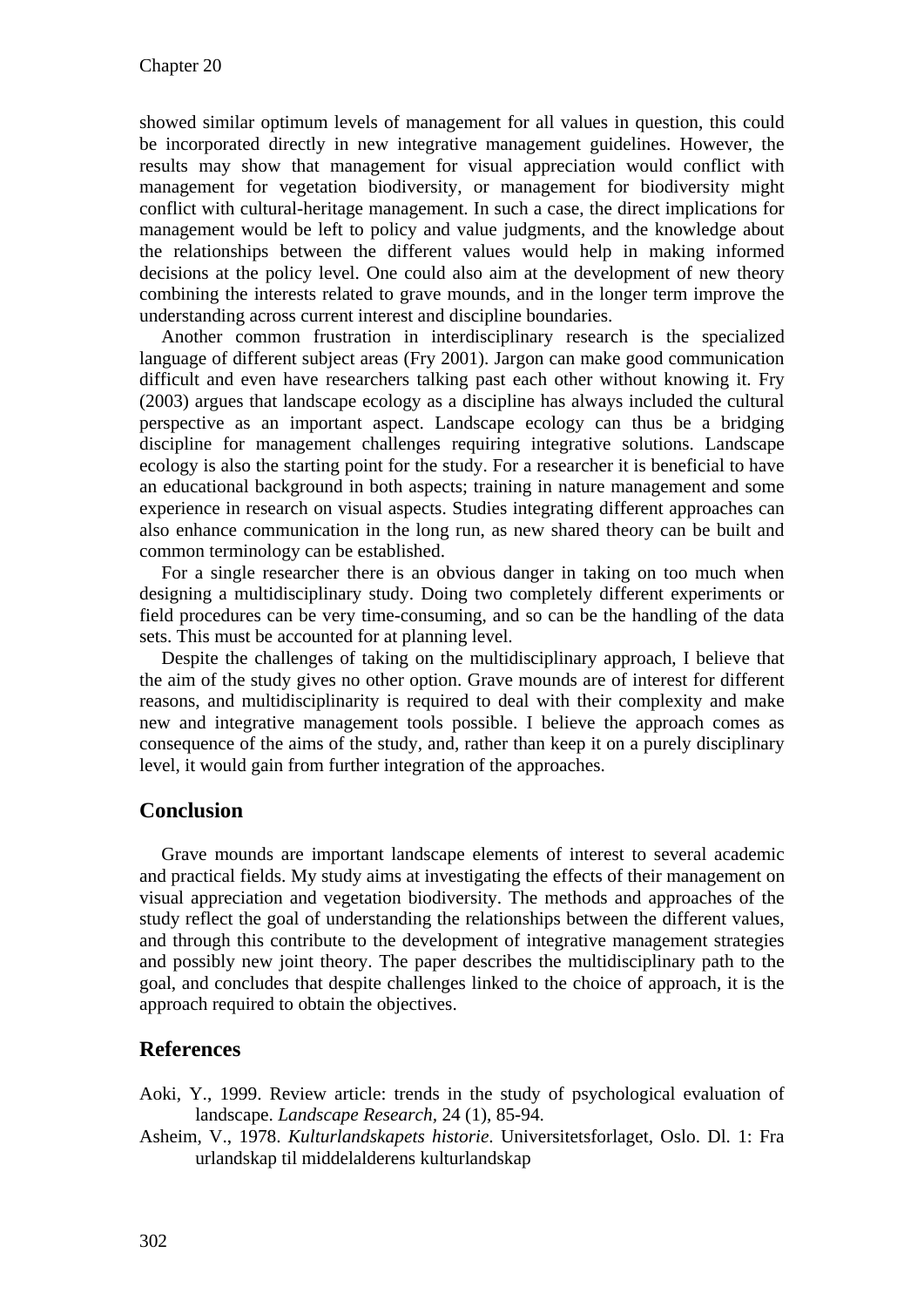- Bourassa, S.C., 1990. A paradigm for landscape aesthetics. *Environment and Behavior,* 22 (6), 787-812.
- Bullen, J.M., 1999. Assessing public perception of landscape in Wales: a LANDMAP approach. *In:* Usher, M.B. ed. *Landscape character: perspectives on management and change*. The Stationary Office, Edinburgh, 78-82.
- Causton, D.R., 1988. *Introduction to vegetation analysis: principles, practice and interpretation*. Unwin Hyman, London.
- Coeterier, J.F., 2002. Lay people's evaluation of historic sites. *Landscape and Urban Planning,* 59 (2), 111-123.
- Fry, G., 2003. From objects to landscapes in natural and cultural heritage management: a role for landscape interfaces. *In:* Palang, H. and Fry, G. eds. *Landscape interfaces: cultural heritage in changing landscapes*. Kluwer Academic Publishers, Dordrecht, 15-20. Landscape series vol. 1.
- Fry, G.L.A., 2001. Multifunctional landscapes: towards transdisciplinary research. *Landscape and Urban Planning,* 57 (3/4), 159-168.
- Fry, G.L.A., Skar, B., Jerpasen, G., et al., 2004. Locating archaeological sites in the landscape: a hierarchical approach based on landscape indicators. *Landscape and Urban Planning,* 67 (1/4), 97-107.
- Gansum, T., Jerpåsen, G.B. and Keller, C., 1997. *Arkeologisk landskapsanalyse med visuelle metoder*. Arkeologisk museum i Stavanger, Stavanger. AmS-Varia 28.
- Gustafson, G., 1906. *Norges Oldtid: Mindesmærker og Oldsager*. Cammermeyer, Kristiania.
- Gustafsson, M., 2000a. *Dagens vegetation og flora på Bjärehalvöns bronsoldershögar*. Institutionan for Växtskyddsvetenskap, SLU, Alnarp.
- Gustafsson, M., 2000b. *Vegetation og flora på bronsåldershögar i Malmö kommun*. Stadsantikvariska Avdelningen, Kultur Malmö, Malmö.
- Hägerhäll, C., 1999. *The experience of pastoral landscapes*. Swedish University of Agricultural Sciences, Alnarp. PhD thesis Department of Landscape Planning
- Jacobsen, H. and Follum, J.R., 1997. *Kulturminner og skogbruk*. Skogbrukets Kursinstitutt, Biri.
- Kaliff, A., 1998. Grave structures and altars: archaeological traces of Bronze Age eschatological conceptions. *European Journal of Archaeology,* 1 (2), 177-198.
- Kaplan, R. and Kaplan, S., 1989. *The experience of nature: a psychological perspective*. Cambridge University Press, Cambridge.
- Kent, M. and Coker, P., 1992. *Vegetation description and analysis: a practical approach*. Wiley, Chichester. Oorspr. uitg.: Londen: Belhaven Press, 1992
- Knapp, R., 1984. *Sampling methods and taxon analysis in vegetation science: releve surveys, 'Vegetationsaufnahmen', floristic analysis of plant communities*. Junk, The Hague.
- Köchy, M., 1991. *Species-area relationships of vascular plants on field islands*. Växtbiologiska Institutionen, Uppsala. Meddelanden från Växtbiologiska Institutionen no. 1991:1.
- Miljøverndepartementet, 1996. LOV 1978-06-09 nr 50: Lov om kulturminner. *In:* Schei, T. and Zimmer, F. eds. *Norges Lover 1685-1995*. Juridisk Fakultet, Universitetet i Oslo, Oslo, 1754-1761.
- Miljøverndepartementet, 2002. *Fortid former framtid: utfordringer i en ny kulturminnepolitikk*. Statens Forvaltningstjeneste, Oslo. Norges offentlige utredninger no. NOU 2002: 1.